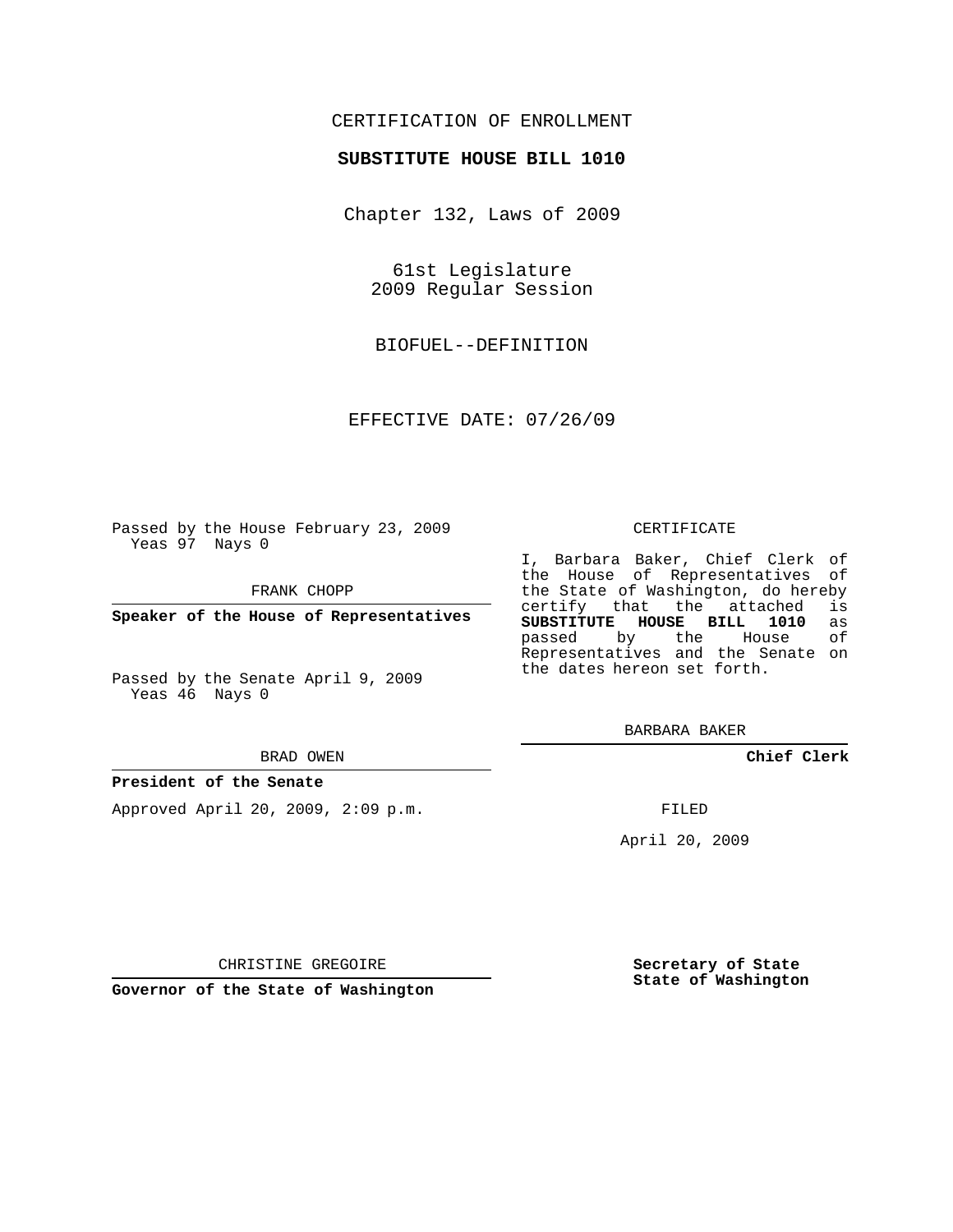# **SUBSTITUTE HOUSE BILL 1010** \_\_\_\_\_\_\_\_\_\_\_\_\_\_\_\_\_\_\_\_\_\_\_\_\_\_\_\_\_\_\_\_\_\_\_\_\_\_\_\_\_\_\_\_\_

\_\_\_\_\_\_\_\_\_\_\_\_\_\_\_\_\_\_\_\_\_\_\_\_\_\_\_\_\_\_\_\_\_\_\_\_\_\_\_\_\_\_\_\_\_

Passed Legislature - 2009 Regular Session

# **State of Washington 61st Legislature 2009 Regular Session**

**By** House Technology, Energy & Communications (originally sponsored by Representatives Morris, Chase, and Moeller)

READ FIRST TIME 02/06/09.

 AN ACT Relating to the definition of a biofuel; and amending RCW 19.112.010 and 19.112.110.

BE IT ENACTED BY THE LEGISLATURE OF THE STATE OF WASHINGTON:

 **Sec. 1.** RCW 19.112.010 and 2007 c 309 s 1 are each amended to read as follows:

 The definitions in this section apply throughout this chapter unless the context clearly requires otherwise.

 (1) "Alcohol fuel" means any alcohol made from a product other than petroleum or natural gas that is used alone or in combination with gasoline or other petroleum products for use as a fuel in self-propelled motor vehicles.

 (2) "Alternative fuel" means all products or energy sources used to propel motor vehicles, other than conventional gasoline, diesel, or reformulated gasoline. Alternative fuel includes, but is not limited to, liquefied petroleum gas, liquefied natural gas, compressed natural gas, biodiesel fuel, E85 motor fuel, fuels containing seventy percent or more by volume of alcohol fuel, fuels that are derived from biomass, hydrogen fuel, anhydrous ammonia fuel, nonhazardous motor fuel, or electricity, excluding onboard electric generation.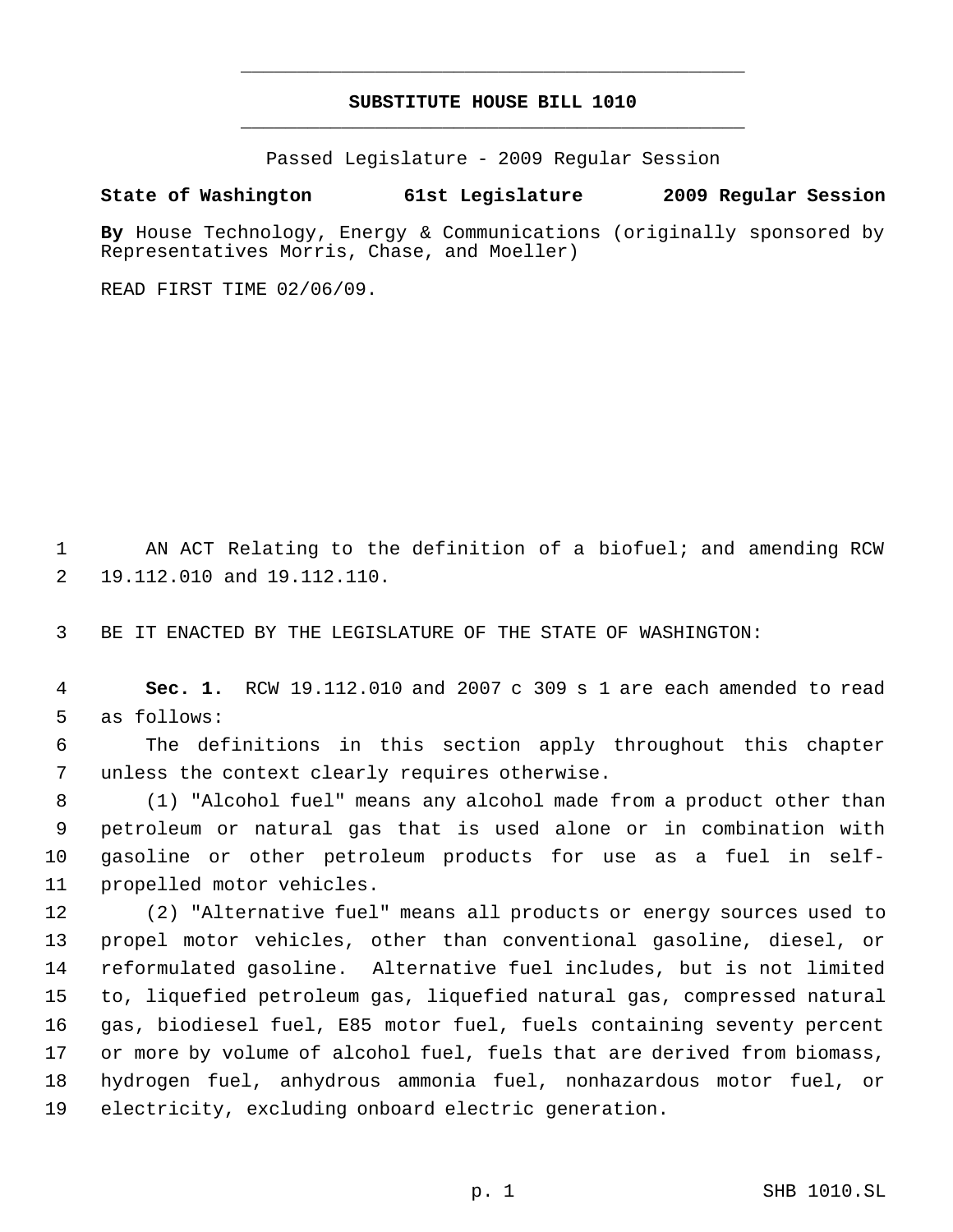(3) "Biodiesel fuel" means the monoalkyl esters of long chain fatty acids derived from plant or animal matter that meet the registration requirements for fuels and fuel additives established by the federal environmental protection agency and standards established by the American society of testing and materials.

 (4) "Diesel" means special fuel as defined in RCW 82.38.020, and diesel fuel dyed in accordance with the regulations in 26 C.F.R. Sec. 48.4082-1T as of October 24, 2005.

(5) "Director" means the director of agriculture.

 (6) "E85 motor fuel" means an alternative fuel that is a blend of ethanol and hydrocarbon of which the ethanol portion is nominally seventy-five to eighty-five percent denatured fuel ethanol by volume that complies with the most recent version of American society of testing and materials specification D 5798.

 (7) "Motor fuel" means any liquid product used for the generation of power in an internal combustion engine used for the propulsion of a motor vehicle upon the highways of this state, and any biodiesel fuel. Motor fuels containing ethanol may be marketed if either (a) the base motor fuel meets the applicable standards before the addition of the ethanol or (b) the resultant blend meets the applicable standards after the addition of the ethanol.

 (8) "Nonhazardous motor fuel" means any fuel of a type distributed for use in self-propelled motor vehicles that does not contain a hazardous liquid as defined in RCW 19.122.020.

 (9) "Renewable diesel" means a diesel fuel substitute produced from nonpetroleum renewable sources, including vegetable oils and animal 27 fats, that meets the registration requirements for fuels and fuel additives established by the federal environmental protection agency in 40 C.F.R. Part 79 (2008) and meets the requirements of American society of testing and materials specification D 975.

 **Sec. 2.** RCW 19.112.110 and 2006 c 338 s 2 are each amended to read as follows:

 (1) Special fuel licensees under chapter 82.38 RCW, other than international fuel tax agreement licensees, dyed special fuel users, and special fuel distributors, shall provide evidence to the department of licensing that at least two percent of the total annual diesel fuel 37 sold in Washington is biodiesel or renewable diesel fuel, following the